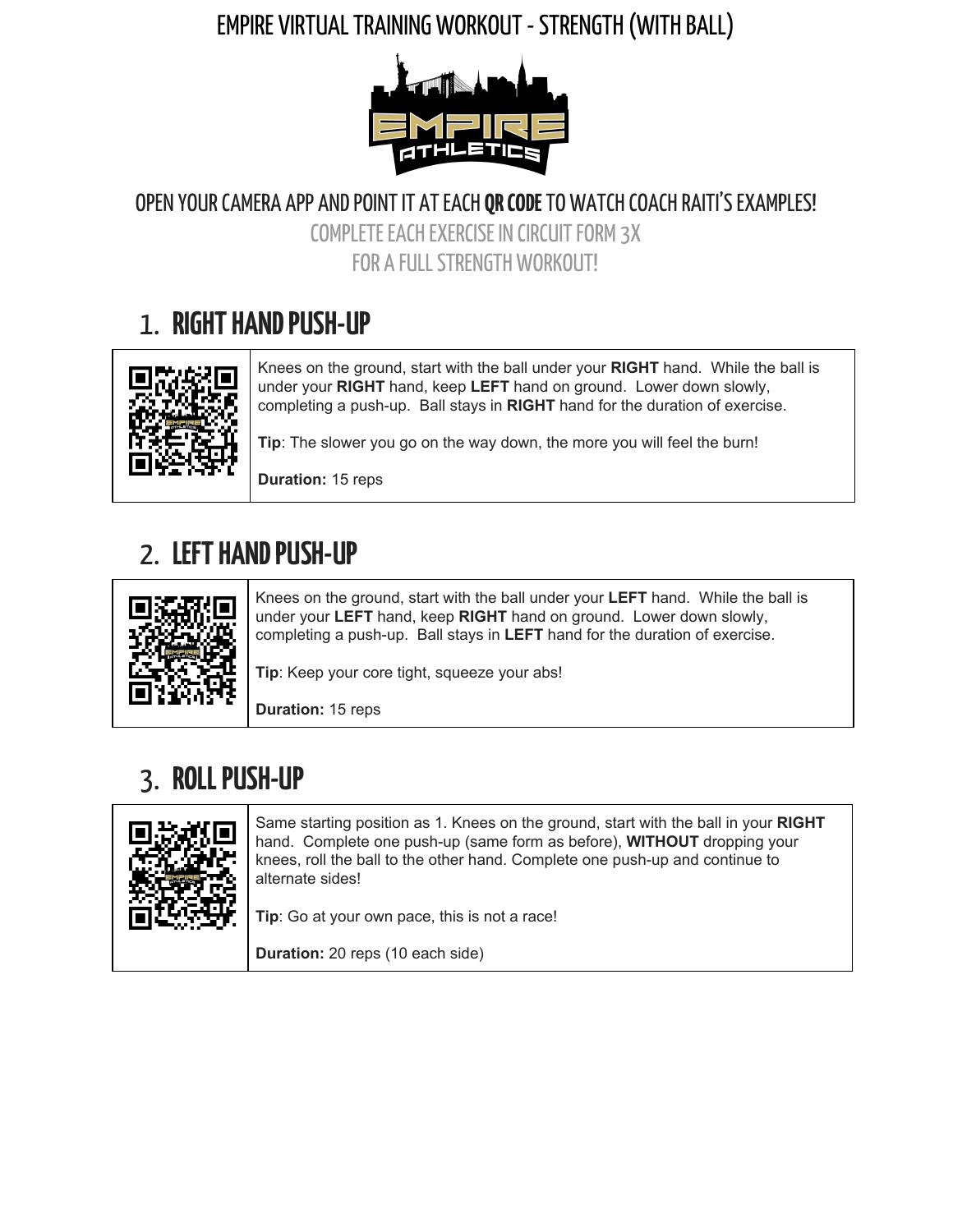#### EMPIRE VIRTUAL TRAINING WORKOUT - STRENGTH WITH BALL

## 4. **PUSH-UPLEFTLIFT**



Start with knees on the ground and the ball under your **RIGHT** hand. Lift up into a push-up position, now **HOLD** the position. Lift your **LEFT** leg up to the sky and hold this position.

**Tip:** Keep your abs tight and squeeze your glutes. All movements in basketball start with core strength!

**Duration:** Hold lift for 30 seconds.

## 5. **PUSH-UPRIGHTLIFT**



Start with both knees on the ground and the ball under your **LEFT** hand. Lift up into a push-up position, now **HOLD** the position. Lift your **RIGHT** leg up to the sky and hold this position.

**Tip:** Work on staying low!

**Duration:** Hold lift for 30 seconds

## 6. **BALLPLANK**

| Start with both knees on the ground and place the ball on the ground,<br>between your shoulder blades (in line with your head). Slowly and carefully,<br>place your RIGHT hand on the basketball. Place your LEFT hand on the<br>basketball as well. Simultaneously, enter a <b>PLANK</b> position, while <b>BOTH</b><br>hands are on the basketball. Hold this position. |
|---------------------------------------------------------------------------------------------------------------------------------------------------------------------------------------------------------------------------------------------------------------------------------------------------------------------------------------------------------------------------|
| For a challenge, add on 30 seconds, and lower your <b>ARMS</b> half way down.<br>(Try not to lower your hips, ONLY your arms)!                                                                                                                                                                                                                                            |
| Tip: Your body should create a straight line, not a V shape. Keep your back, your<br>head, and your legs aligned!                                                                                                                                                                                                                                                         |
| <b>Duration:</b> 30 seconds (30 seconds extra for challenge)                                                                                                                                                                                                                                                                                                              |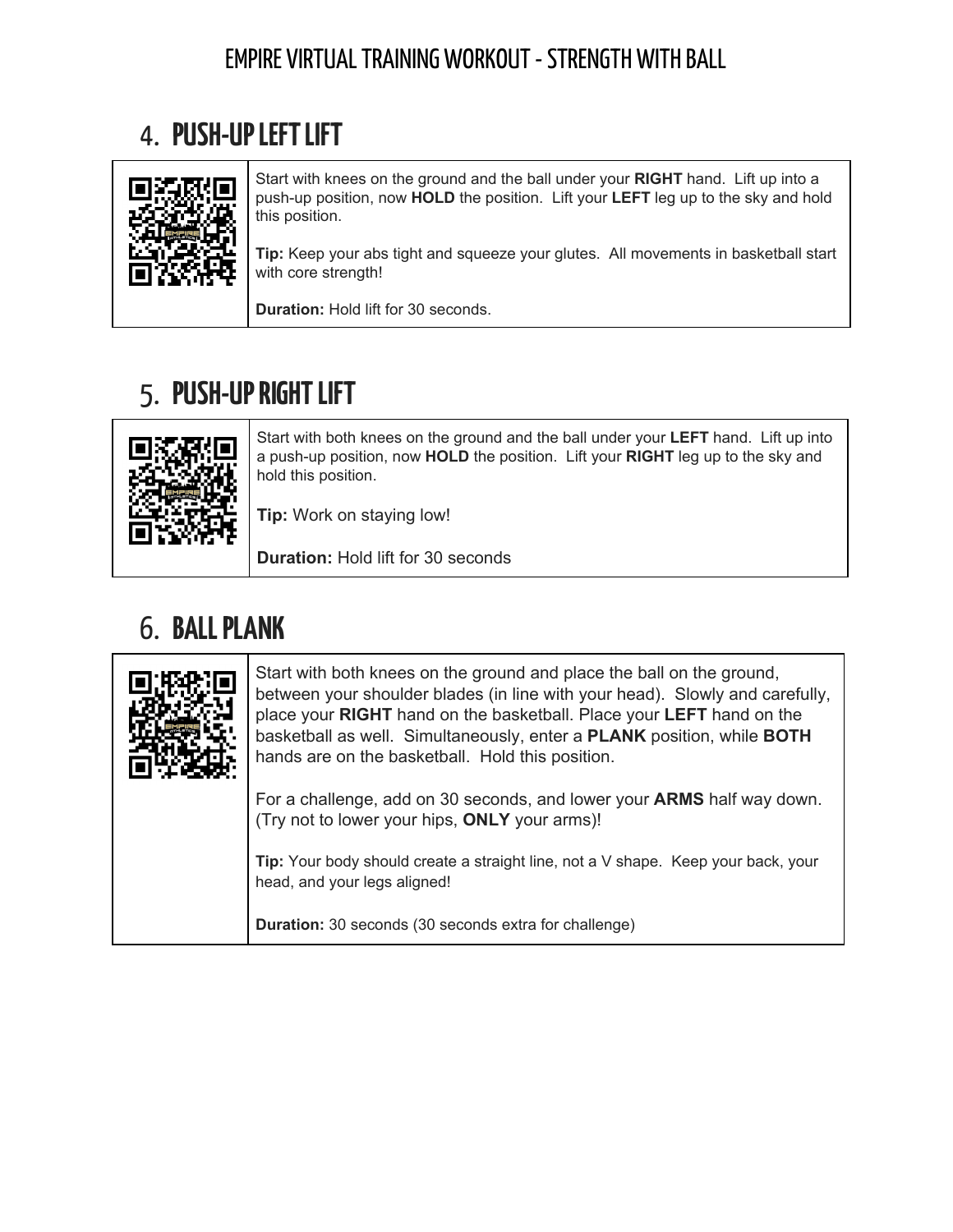#### EMPIRE VIRTUAL TRAINING WORKOUT - STRENGTH WITH BALL

# 7. **BALLSIT-UP**



**Duration**: 30 reps

# **8. LINEJUMPS**



Hold the ball directly **above your head**! Choose **any** line. With **BOTH** feet, jump back and forth, over the line. Make sure both feet land on **BOTH** sides of the line.

**Tip:** When you start to feel comfortable, speed it up!

**Duration:**30 seconds

# 9. **BALLSQUATS**



Spread your feet slightly wider than shoulder width. Lower down into a squat position, while holding the ball locked-out straight in front of your body. Keep your arms locked for the duration of the exercise. Rise up and repeat exercise.

**Tip:** Try to keep your back straight, this is a similar position to a **defensive stance**!

**Duration:** 25 reps

# 10. **BALLSQUATHOLD**